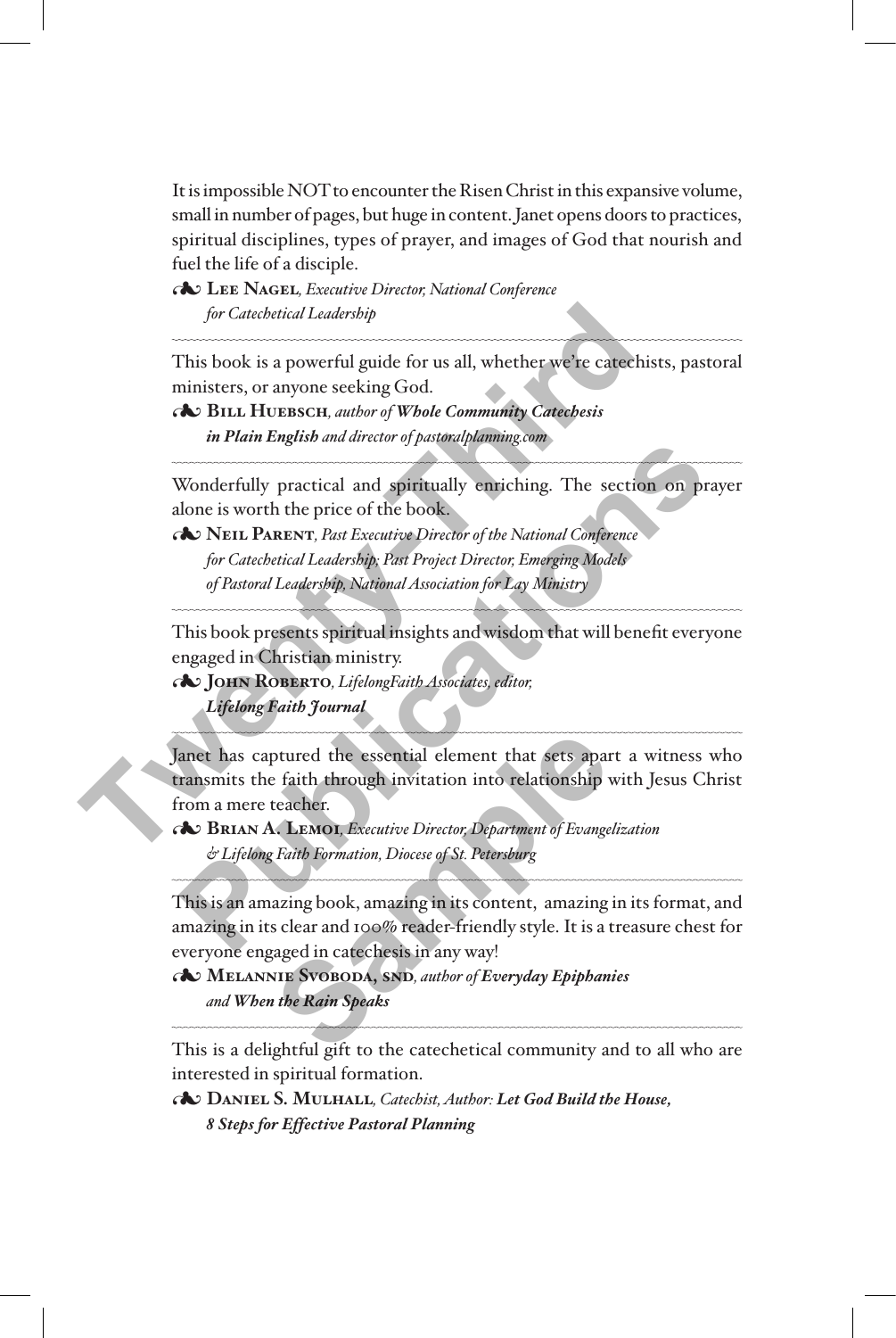A catechist has been described as one who facilitates communication between people and the mystery of God and with one another (GDC 156). Janet does just that, and she gently and wisely leads us to do the same.

3**Suzanne Nelson***, Adult Faith Formation Coordinator, St. Raphael Parish, Rockville, MD*

Truly accessible, inspiring, and practical, this is a critical resource for catechists who know the heart of their vocation is who they are as disciples of Jesus. Truly accessible, inspiring, and practical, this is a critical resoluted<br>catechists who know the heart of their vocation is who they are as of<br>Series of Jesus.<br> **The CAROLE EIPERS**, *Vice President, Executive Director of C* 

3**Dr. Carole Eipers***, Vice President, Executive Director of Catechetics at William H. Sadlier, Inc. and author of Catechist 101: Wade Don't Dive*

I hope Parish Catechetical Leaders would use this book as prayer for their meetings, as a catechist retreat, or an evening of prayer.

3**Mary Ann Ronan** *retired Catechetical Leader and Past President of the Board of Directors for the National Conference of Catechetical Leaders*

Janet beautifully explores the tradition of Christian spirituality and the practices of prayer in clear and practical ways.

3**Daniel J. Pierson***, founder of eCatechist.com & faithAlivebooks.com*

This is a gem of a book, leading us to introspection about our spirituality, our holiness, and our journey to live up to what we became at baptism.

3**Dr. Lorraine S. DeLuca***, Director, Evangelization and Catechesis,* 

*Diocese of Beaumont*

 $\overline{\phantom{a}}$ 

 $\overline{\phantom{a}}$ 

 $\overline{\phantom{a}}$ 

Through the discussion questions and action steps in each chapter, Janet invites readers to go deeper in a way that is achievable for any adult. 3**Pam Coster***, Executive Director, Charis Ministries* **PHERIM AT STATE ISLAMATE SCRIP (SETTLARATE)**<br>
The Dependent Catechetical Leaders would use this book as prayer for their<br>
PUARY ANN RONAN retired. Catechetical Leader and Past President<br> *Publication of Directors for the* In the Director, Evangelization and Catal<br>
MINE S. DELUCA, Director, Evangelization and Catal<br>
aumont<br>
Sicussion questions and action steps in each<br>
to go deeper in a way that is achievable for an<br>
ER, Executive Director,

I have not seen a better history, explanation, guide, or assistant than this book offers. You'll want to read it more than once!

3**Anne Comeaux***, Past President of the National Conference for Catechetical Leadership and former director of the catechetical office in the Archdiocese of Galveston-Houston and the Diocese of Wheeling-Charleston*

A practical invitation to companionship in prayer and to grow in holiness, this book makes a perfect gift for catechists of all ages.

3**José M. Amaya***,**Director of Faith Formation, Archdiocese for the Military Services, USA*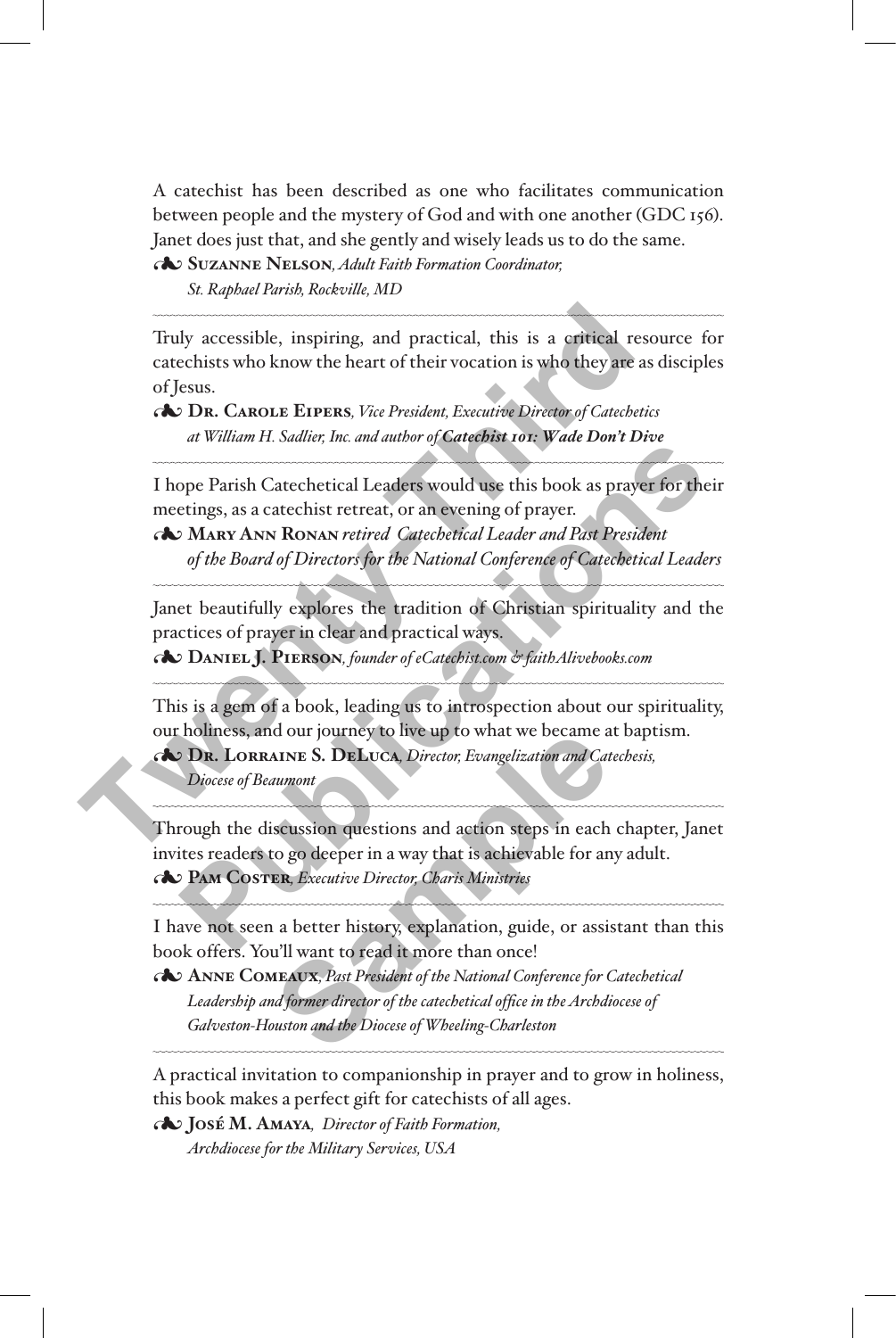

# THE Spirituality<br>OF THE CATECHIST Spiritualit **PUBLICATES**<br>
OF THE CATECHIST<br>
FEEDING YOUR SOUL,<br>
GROWING *in* FAITH,<br>
SHARING *with* OTHERS

FEEDING YOUR SOUL, Growing *in* Faith, Sharing *with* Others FEEDING YOUR SOUL,<br>GROWING *in* FAITH,<br>SHARING with OTHERS

Janet Schaeffler, OP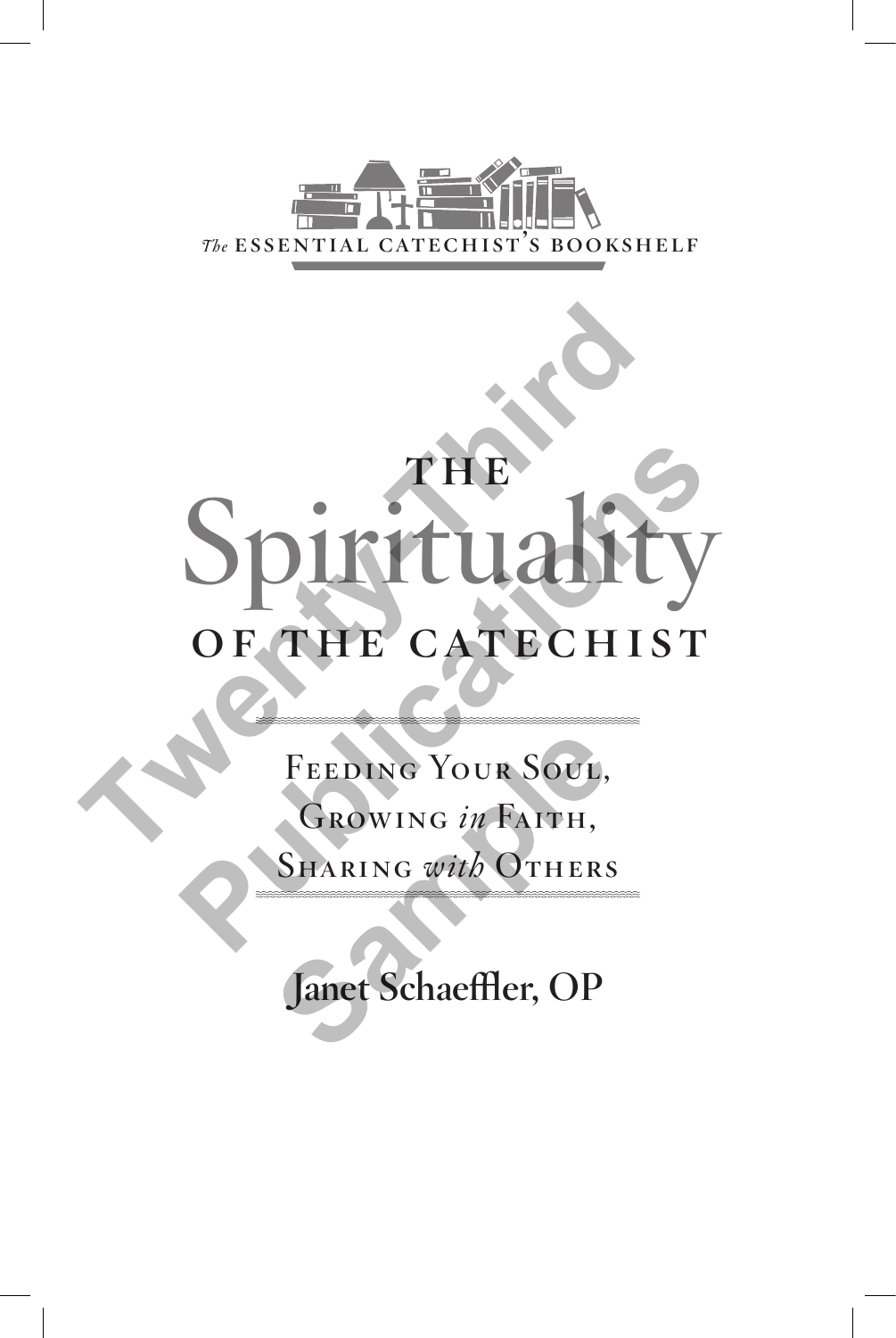### Dedication

To my mom and dad, who modeled for me a trusting, compassionate spirituality

and to the Adrian Dominican Sisters, who continue to nurture a prophetic visionary spirituality centered in community and care. Dedication<br>To my mom and dad, who modeled for me<br>a trusting, compassionate spirituality<br>and to the Adrian Dominican Sisters<br>who continue to nurture a prophetic<br>visionary spirituality centered<br>in community and care. To my mom and dad, who modeled for me<br>
a trusting, compassionate spirituality<br>
and to the Adrian Dominican Sisters,<br>
who contrinue to nurture a prophetic<br>
visionary spirituality centered<br>
in community and care.<br>
in communi

Twenty-Third Publications 1 Montauk Avenue, Suite 200, New London, CT 06320 (860) 437-3012 **»** (800) 321-0411 **»** www.23rdpublications.com

© Copyright 2014 Janet Schaeffler, OP. All rights reserved. No part of this publication may be reproduced in any manner without prior written permission of the publisher. Write to the Permissions Editor. **SUBLICATIONS**<br>
RESULTATIONS<br>
RESULTATIONS<br>
RESULTATIONS<br>
SAMPLE SCHELL SUPER SUPPORT OF 201300<br>
SAMPLE SCHELL SUPER SUPERFORM AND THE SUPERFORM ON THE SUPERFORM ON THE SUPERFORM ON THE SUPERFORM OF THE SUPERFORM OF THE SU

ISBN: 978-1-58595-949-5 Library of Congress Catalog Card Number: 2013957105 Printed in the U.S.A.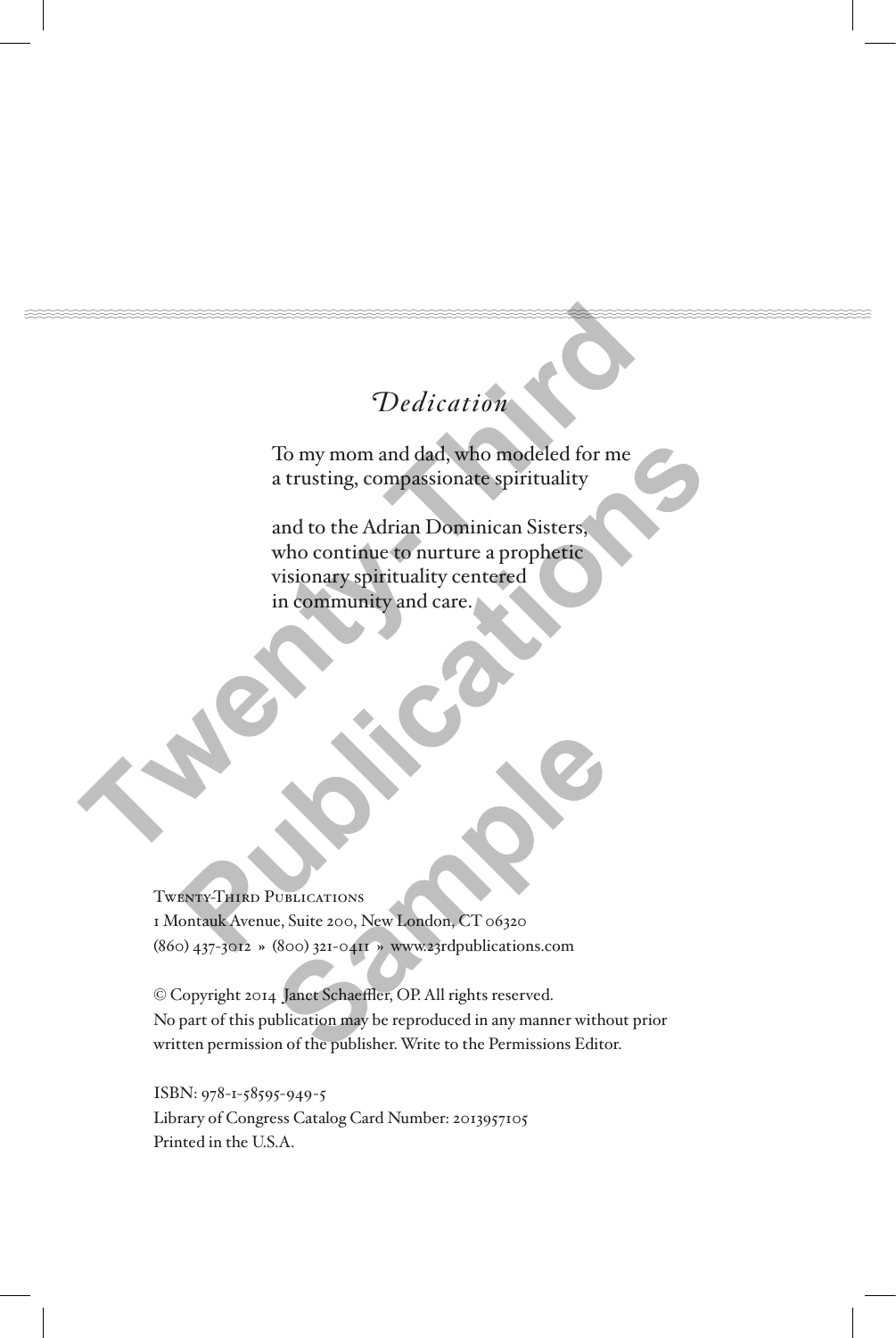# **Contents**

|   | $\mathbb{R}^2$<br>Introduction<br>$\boldsymbol{I}$                |
|---|-------------------------------------------------------------------|
|   | $\overline{3}$                                                    |
|   | 2 Some characteristics of a Catholic                              |
|   | 3 The universal call to holiness 26                               |
|   | Our image of God:<br>An influence on our spirituality 2.  35      |
|   |                                                                   |
|   | 6 Some characteristics of a spirituality                          |
|   |                                                                   |
| 8 | Some other practices to deepen and live<br>our spirituality<br>85 |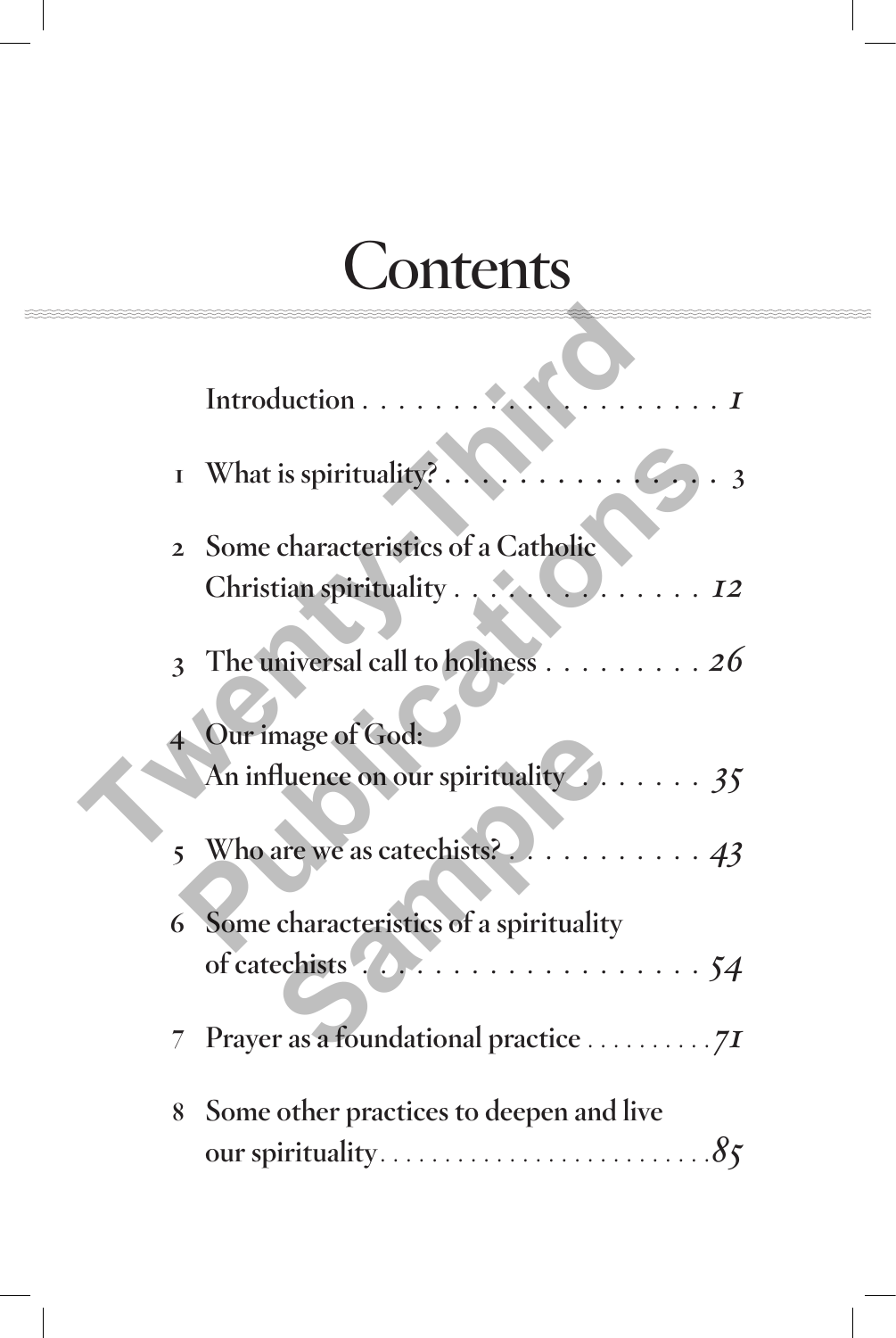

## INTRODUCTION

Why a book on the spirituality of the catechist—all catechists, including those who minister with adults of all ages and stages of life, and those who minister with youth and children? We may feel that we need books on "what to teach," books with many and varied ideas of methods and activities, and books about how to facilitate a catechetical session. We do! INTRODUCTION<br>Why a book on the spirituality of the cateshist—all calculating those who minister with adults of all ages are of life, and those who minister with adults of all ages are of life, and those who minister with y Why a book on the spirituality of the catechist—all catechists<br>ncluding those who minister with adults of all ages and stage<br>of life, and those who minister with youth and children? W<br>may feel that we need books on "what t

Yet something comes before these crucial components. Who we are speaks much louder than all that we say. We are called to be catechists, to echo and re-echo Jesus Christ and the good news that Jesus taught and lived.

We cannot give what we do not have. If someone asked us for five dollars, could we give it if we didn't have it? If someone asked us to listen, could we do that if we've never slowed down enough to be attentive to what others have to say? varied ideas of methods and activitive to facilitate a catechetical session. Whething comes before these crucial<br>re speaks much louder than all that vecatechists, to echo and re-echo Jes<br>ews that Jesus taught and lived.<br>no

We give what we have. As faith-filled Christians, we have been gifted with so much. As committed disciples, we are challenged to act. As dedicated catechists, we are called to journey with others. The depth and richness of our spirituality is the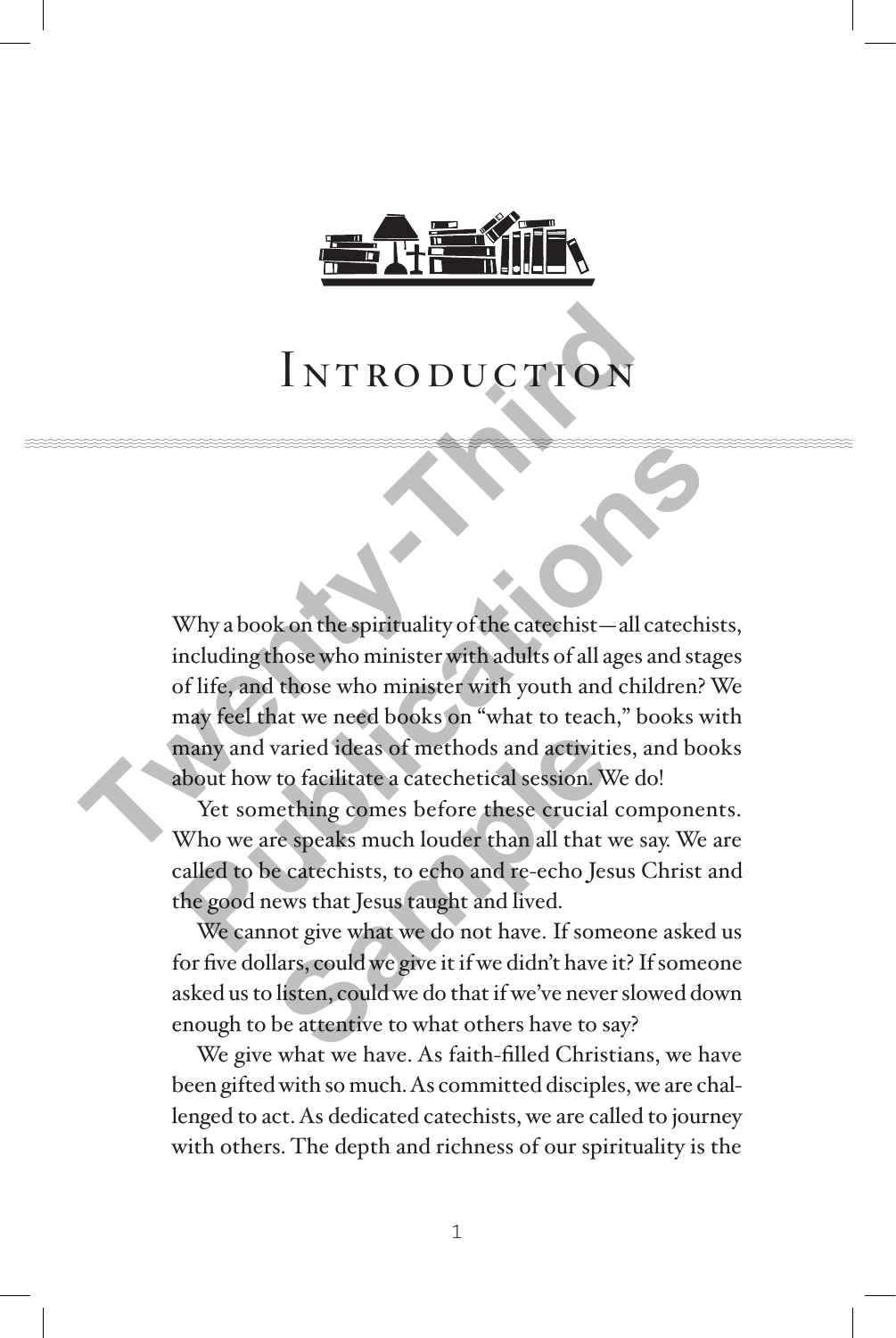foundation for who we are, for all that we do. We live authentically and walk generously with others because of our spirituality.

We are called, especially because of our ministry as catechists, to grow and deepen our spirituality. "Like all the faithful, catechists are called to holiness. Because of their ministry and mission, however, the call to holiness has a particular urgency" (*National Directory for Catechesis,* 54.b.8). What a gift! What a challenge!

This book is designed to accompany each of us on our journey in spirituality: thoughts and insights, questions for reflection (and conversation), and suggestions for things to do. We begin by looking at the reality of spirituality, with a few of its foundations and characteristics, then moving to some unique ways that spirituality is fostered and lived in our lives as catechists. In the words of the poet Mary Oliver regarding ways to live life: "Pay attention. Be astonished. Tell about it." catechists are called to holiness. Because of their minist<br>mission, however, the call to holiness has a particular ur<br>(*National Directory for Catechesis*, 54.b.8). What a gift! *N*<br>challenge!<br>This book is designed to acco I his book is designed to accompany each or us on our jour-<br>y in spirituality: thoughts and insights, questions for reflec-<br>in (and conversation), and suggestions for things to do. We<br>gin by looking at the reality of spiri

<sup>F</sup>anet Schaeffler, OP **Same Schaeffler**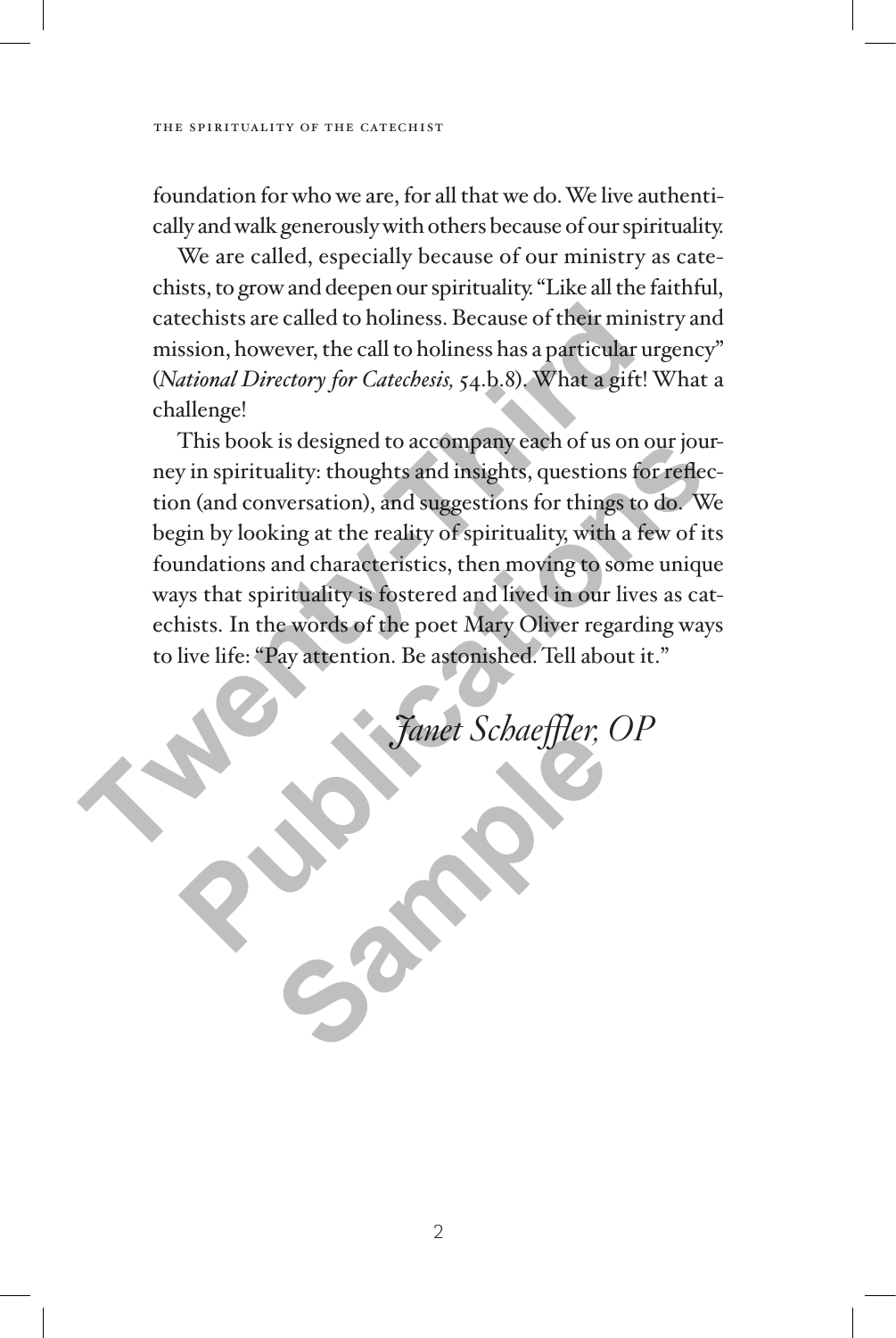

# What is spirituality?

Have you ever found yourself thinking that "spirituality" is not really a part of your life, that it's something for someone else? Or do you sometimes view spirituality as only a part of your life, the part reserved for prayer, liturgy, Scripture reading, and other religious practices? These practices of prayer (and many more) are certainly an integral and indispensable part of spirituality, but is spirituality more than prayer life, more than spiritual practices? What is spirituality<br>Have you ever found yourself thinking that "spirit<br>not really a part of your life, that it's something for s<br>else? Or do you sometimes view spirituality as only<br>your life, the part reserved for prayer, Have you ever found yourself thinking that "spirituality" is<br>not really a part of your life, that it's something for someon<br>slse? Or do you sometimes view spirituality as only a part cour<br>life, the part reserved for prayer

We might view these practices as habits that help us step away for a while from the rest of our lives, to "escape" from the parts of our lives that aren't "spiritual." We may even view the "worldly" parts of our life as decadent, as unholy. What, then, is spirituality? The following story might provide some insights. spiritual practices?<br>
At view these practices as habits that<br>
while from the rest of our lives, to "esc<br>
ir lives that aren't "spiritual." We may<br>
parts of our life as decadent, as unholy.<br>
2? The following story might pro

The monks in an ancient monastery were losing their spirit, becoming ornery and irritable with one another. The abbot sought the guidance of a wise rabbi, who responded, "I have no advice. The only thing I can tell you is that the Messiah is among you." The abbot conveyed this message to his fellow monks, adding, "I don't know what he meant." The monks began to ponder: Did he mean the Messiah is here, one of us? Who could it be? The abbot who has led us? Brother James,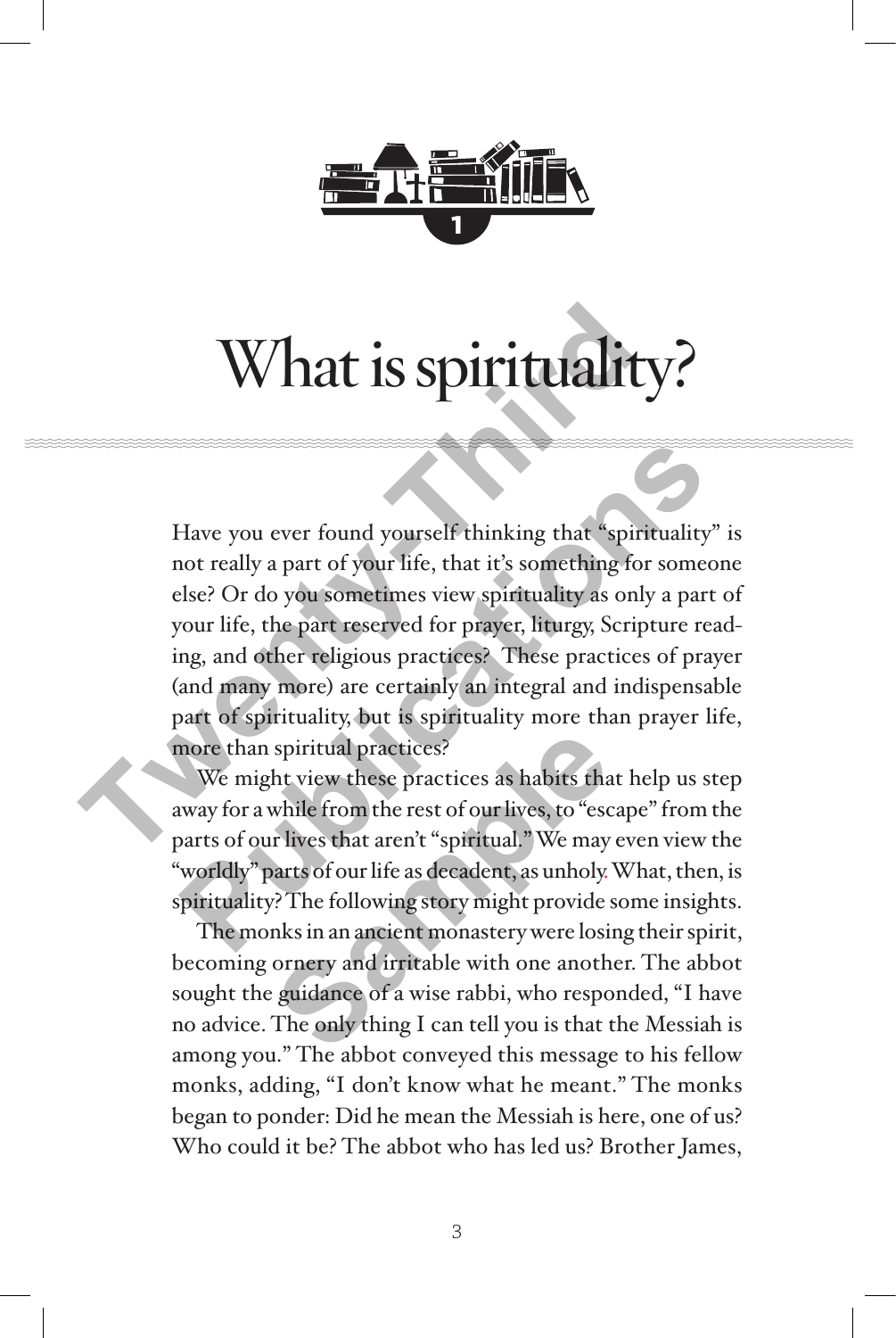who is always late, yet exudes kindness? Brother Richard, who is so passive, yet always appears when help is needed? Of course, each monk said to himself, the hermit didn't mean me; I'm just an ordinary person.

With these thoughts running through their minds, the monks began to treat each other with exceptional reverence, kindness, and care on the off chance that one among them might be the Messiah. Because there was the possibility that each monk himself might be the Messiah, they began to regard themselves with extraordinary respect too. With these thoughts running through their min<br>monks began to treat each other with exceptional reve<br>kindness, and care on the off chance that one among<br>might be the Messiah. Because there was the possibili<br>each monk himsel

"The Messiah is among you." There is no limit to the presence of God with us; therefore, everyone, every occurrence, everything is a part of our spirituality.

The Old Testament reminds us: "Where can I go from your spirit? From your presence, where can I flee?" No matter where the psalmist envisions, he realizes "even there your hand guides me, your right hand holds me fast" (Psalm 139:7-10).

In the New Testament, Jesus says to us: "I am with you always, until the end of the age" (Matthew 28:20).

Spirituality encompasses everything about us. Spirituality is holistic and integrated within the totality of our lives. Because Jesus became incarnate, became one of us, every ounce of creation is holy. Everything is held close in God's gracious embrace. Every dimension of our lives is touched by our spirituality: Example 10 and the set of the Nessian, they began to regard<br>
emselves with extraordinary respect too.<br>
"The Messiah is among you." There is no limit to the pres-<br>
ce of God with us; therefore, everyone, every occurrence,<br> he end of the age" (Matthew 28:20).<br>y encompasses everything about us. S<br>integrated within the totality of our life<br>incarnate, became one of us, every c<br>Everything is held close in God's gracic<br>nension of our lives is touc

- our worries and concerns about the future
- $\blacksquare$  the ways we respond to the needy in our midst
- $\blacksquare$  the busyness of today's life
- $\blacksquare$  the disappointments and challenges of life
- $\blacksquare$  grieving the loss of a loved one
- $\blacksquare$  the joy of birth and new life
- $\blacksquare$  living faithfully the single life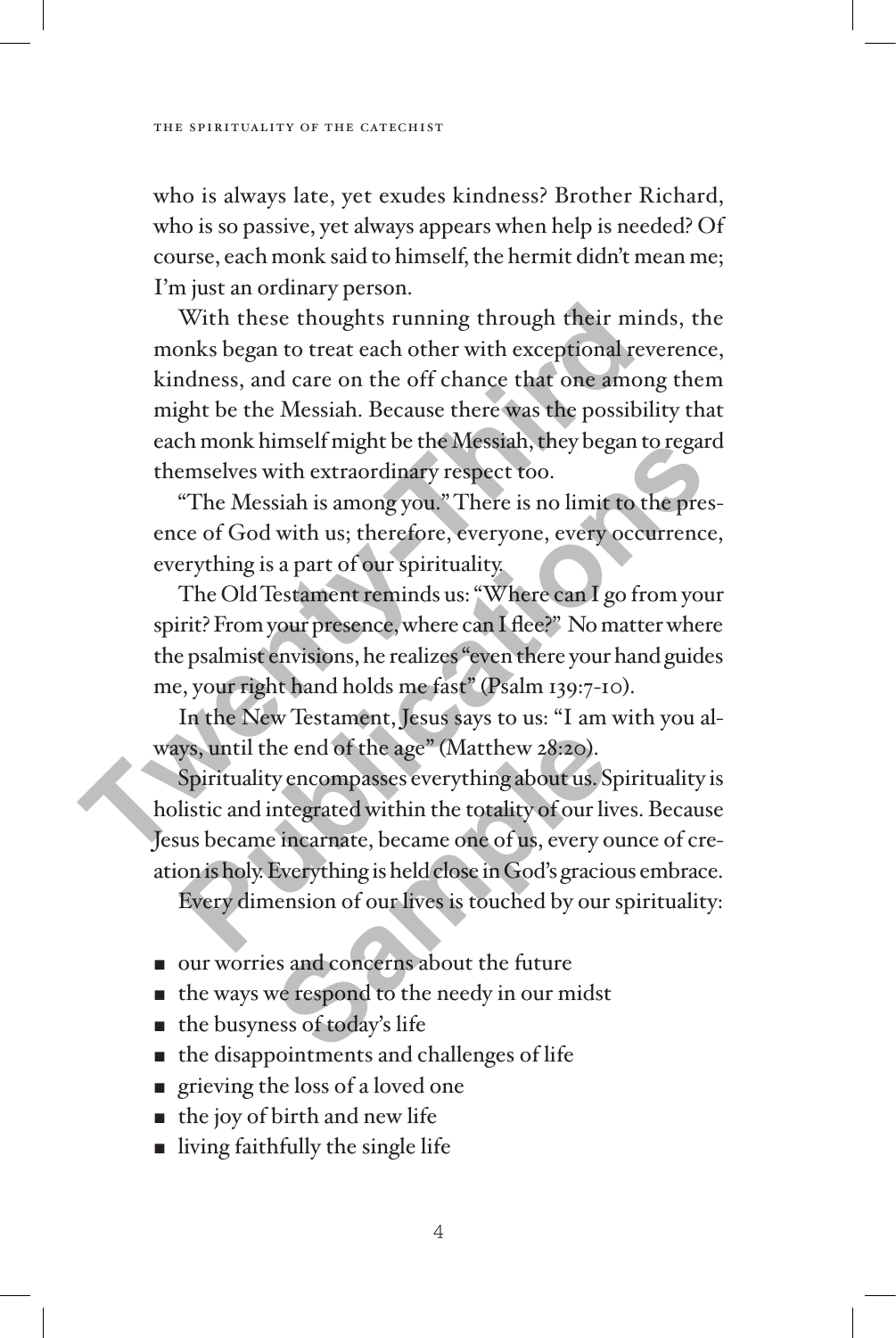- $\blacksquare$  our interactions and interconnectedness with family, relatives, friends, coworkers
- $\blacksquare$  the struggle of living with illness
- navigating congested traffic
- $\blacksquare$  living as a faithful citizen
- $\blacksquare$  integrating our sexuality
- caring for others and for the beauty of creation
- $\blacksquare$  making decisions—the simple ones and the complex ones
- $\blacksquare$  the delight of celebration times, etc.

During an interview with Krista Tippett on her radio show, "On Being," Sylvia Boorstein remarked, "Spirituality doesn't look like sitting down and meditating. Spirituality looks like folding the towels in a sweet way and talking kindly to the people in the family even though you've had a long day. It's enfolded into the act of parenting. You fold the towels in a sweet way. It doesn't take extra time." I ving as a faithful citizen<br>
I integrating our sexuality<br>
The caring for others and for the beauty of creation<br>
The delight of celebration times, etc.<br>
During an interview with Krista Tippett on her rad<br>
"On Being," Sylvi The delignt or celebration times, etc.<br>
During an interview with Krista Tippett on her radio show<br>
On Being," Sylvia Boorstein remarked, "Spirituality doesn<br>
ook like sitting down and meditating. Spirituality looks like<br>
f

#### **A definition of spirituality**

There are numerous (in reality, unlimited) definitions of spirituality. What a gift this is, because each definition helps us to understand and appreciate this mystery in a distinct way.

Years ago, I heard one description of spirituality that resonates with the reality that spirituality encompasses the totality of our lives: "Spirituality is who we are and what we do because of what we believe." There is nothing left out of our spirituality. The way we live our spirituality is influenced by our worldview, by the beliefs we hold dear, by the beliefs that have become a part of our lives. **ON OF SPIRITUALITY**<br>
numerous (in reality, unlimited) defin<br>
nat a gift this is, because each definitity<br>
d and appreciate this mystery in a dis<br>
10, I heard one description of spiritua<br>
the reality that spirituality enco

Over the years as I've reflected upon that definition, I have added another component: "Spirituality is who we are and what we do because of what we believe and because of what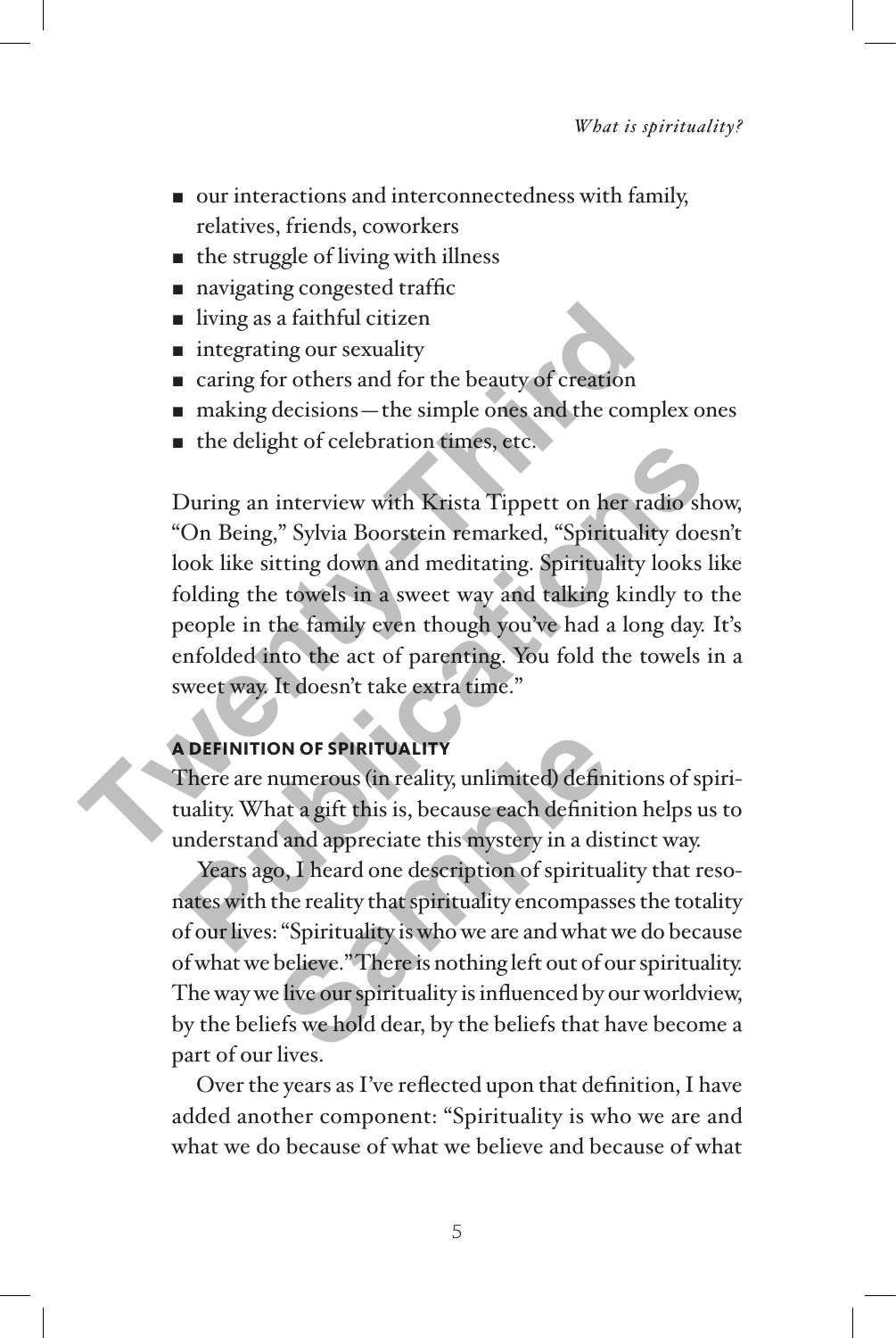we've experienced."

Our beliefs don't just happen. Our beliefs are a result of our experiences. What have you experienced that has formed your beliefs? Probably many things, but one of the core experiences that influences our beliefs (and all that we are) is our experience of God. Not simply our *knowledge about* God, but our *experience of* God.

- When have you realized—and experienced—God's lavish love?
- When have you been touched by—experienced—God's gentle care?
- When have you wondered at —and experienced—God's imaginative creativity?
- When have you appreciated—and experienced—God's unconditional acceptance?
- When have you been nudged by—experienced—God's disquieting challenge?

Our study, reflection, and conversations have told us *about* God. When and where in our daily lives have we *experienced* the God that we know about? These experiences of God deepen who we are. These experiences form our beliefs, which then impact all that we are, all that we do. riences that influences our beliefs (and all that we are)<br>
experience of God. Not simply our *knowledge about* Go<br>
our *experience of* God.<br>
<br> **Two-Rightard Constrainer Constrainer Constrainer Constrainer Constrainer When** When have you realized—and experienced—God's lavish<br>love?<br>When have you been touched by—experienced—God's<br>gentle care?<br>When have you wondered at—and experienced—God's<br>imaginative creativity?<br>When have you appreciated—and e eflection, and conversations have t<br>and where in our daily lives have we ex-<br>know about? These experiences of (<br>These experiences form our beliefs,<br>at we are, all that we do.<br>some people might say they haven't of<br>Perhaps i

At times, some people might say they haven't or don't experience God. Perhaps it's not that we haven't, but, rather, that we aren't aware of the times and ways we have! Our lives can get so crowded and busy that we don't give ourselves time to be aware, to experience the closeness of our God. One of our roles as catechists, while deepening God-awareness in our own lives, is to walk with people, encouraging and empowering them to become attuned to the experience of God in their lives.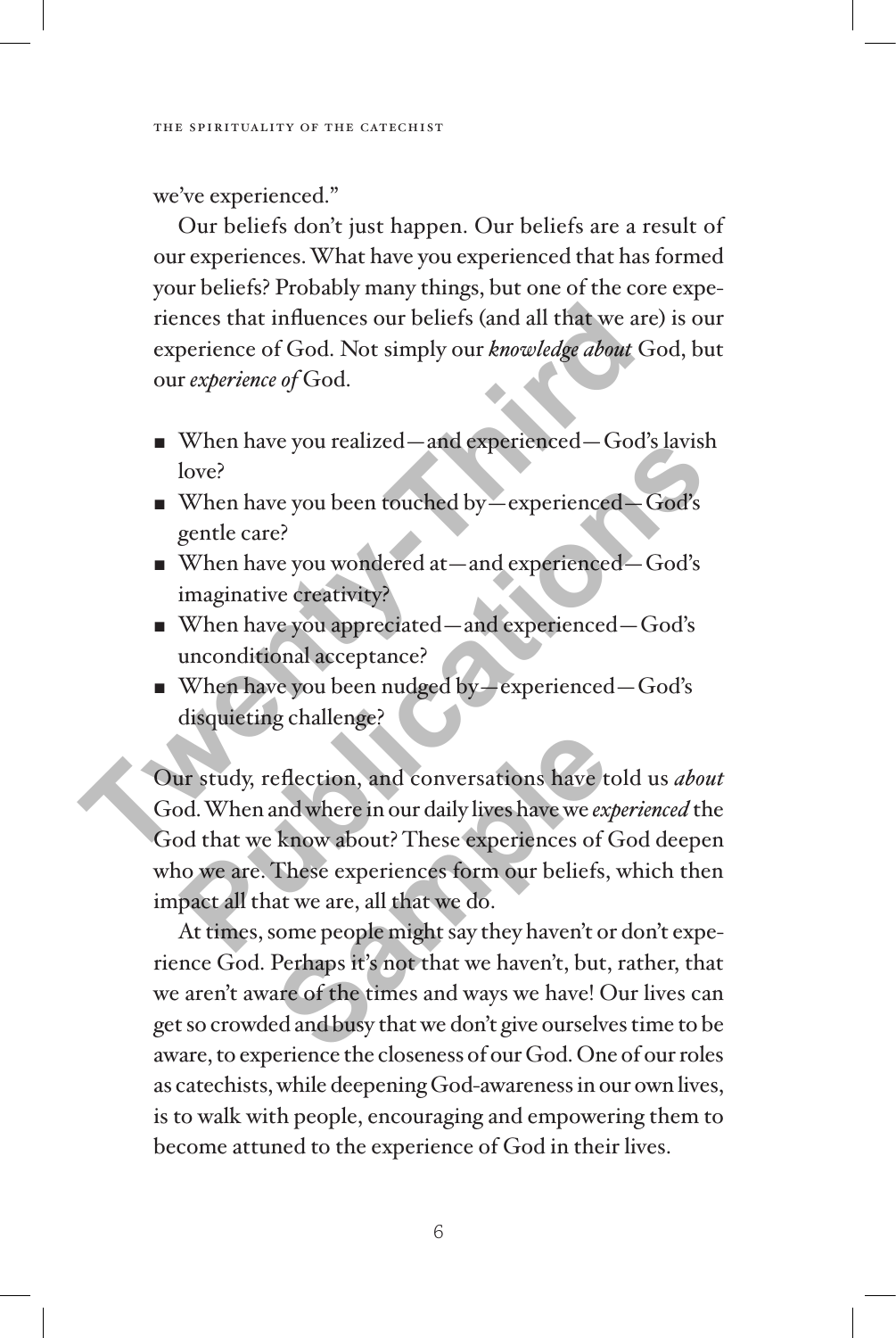#### **A diversity of spiritualities**

People often speak of differences in spirituality related to who we are and our life stages (lay spirituality, married spirituality, the spirituality of the single person, spirituality in or of the workplace, etc.). Throughout the centuries, we have realized that there are also various expressions of spirituality flowing from some of our great saints and religious orders (Dominican, Franciscan, Benedictine, Augustinian, Jesuit, Carmelite, to name a few). We also recognize that there are distinctive spiritualities within various cultures (Celtic spirituality, Hispanic spirituality, Native American spirituality, etc.). Diverse spiritualities can also be witnessed in various movements or groups within today's church (Charismatic spirituality, Cursillo spirituality, etc.). **The Matter School School School School School School School School School School School School School School School School School School School School School School School School School School School School School School** 

Each of these spiritualities is unique, but that does not mean that they are contradictory. They all arise from the same rich heritage of Christianity; they all aim at the same goal: to live and love as Jesus did. The difference is a matter of emphasis. Within the various spiritualities, each focuses on specific, and often different, elements of living discipleship, for instance: France a rew). We also recognize that there are distinctive spiritualities within various cultures (Celtic spirituality, Hispani ppirituality, Native American spirituality, etc.). Diverse spiritualities can also be witness Provides a spiritualities, each focuses of<br>
Samples of living discipleship,<br>
Samples and things<br>
Samples of living and things<br>
Samples and the poor<br>
Samples and the samples of promoting community<br>
Samples are such that the

- **n** hospitality
- $\blacksquare$  seeing God in all things
- **Example 1** commitment to the poor
- $\blacksquare$  contemplation in action
- $\blacksquare$  devotion to truth.
- $\blacksquare$  living simply
- living and promoting community
- $\blacksquare$  prophetic signs in the world
- living and bringing compassion to the world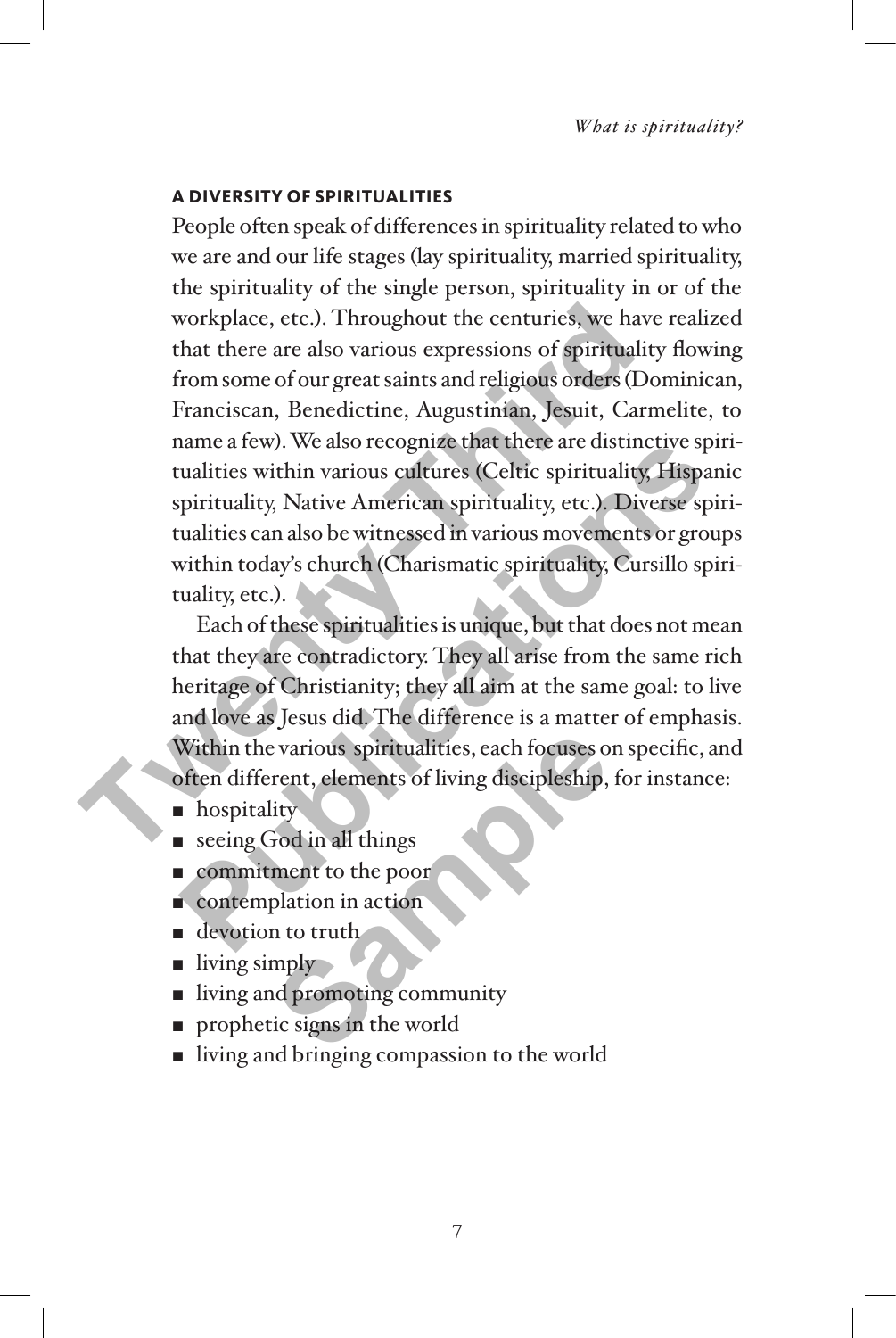#### **Your spirituality initials**

As we look at the spiritualities flowing from some of the saints and religious orders throughout history, we find initials after the names of people who belong to these religious communities: O.P. for Dominicans (Order of Preachers), S.J. for Jesuits (Society of Jesus), O.S.B. for Benedictines (Order of Saint Benedict), etc. The initials tell us that the spirituality of these individuals has been formed in large part by the spirituality of their founder and the spirituality of their community.

In reality, each of us has spirituality initials. You might be a H.F.C. (Husband, Father, Caregiver). Perhaps you are an A.D.T. (Aunt, Dreamer, Teacher). Your initials might be C-C.F. (Creation-centered Friend) or P.G.C. (Protector, Grandparent, Catechist). What are your spirituality initials, especially at this point in your life? ties: O.P. for Dominicans (Order of Preachers), S.J. for (Society of Jesus), O.S.B. for Benedictines (Order of Benedict), etc. The initials tell us that the spirituality of individuals has been formed in large part by the Example 12 To the summary of their community.<br>
In reality, each of us has spirituality initials. You might be<br>
H.F.C. (Husband, Father, Caregiver). Perhaps you are an<br>
D.T. (Aunt, Dreamer, Teacher). Your initials might be

To determine your unique spirituality initials, take time to consider the people and experiences that have formed you throughout your life. What roles in your life are currently forming who you are? What has helped you realize that there is more to life than meets the eye?

Since all the experiences of our lives form our spirituality, our growth in spirituality is never-ending. A few years from now, because of changing experiences and roles in life, your spirituality initials might be very different from today. Solution 2012 What has helped you realize<br>
See than meets the eye?<br>
The experiences of our lives form our<br>
in spirituality is never-ending. A few<br>
of changing experiences and roles<br>
nitials might be very different from the

#### **Spirituality: continually coming home**

Spirituality is the journey of coming home, of being home, of being one with our amazing God. Years ago when I was on Mackinac Island (between the upper and lower peninsulas of Michigan), a guide told us that no deer had ever resided there. One summer, several deer were brought over because people thought their presence might enhance this charming island.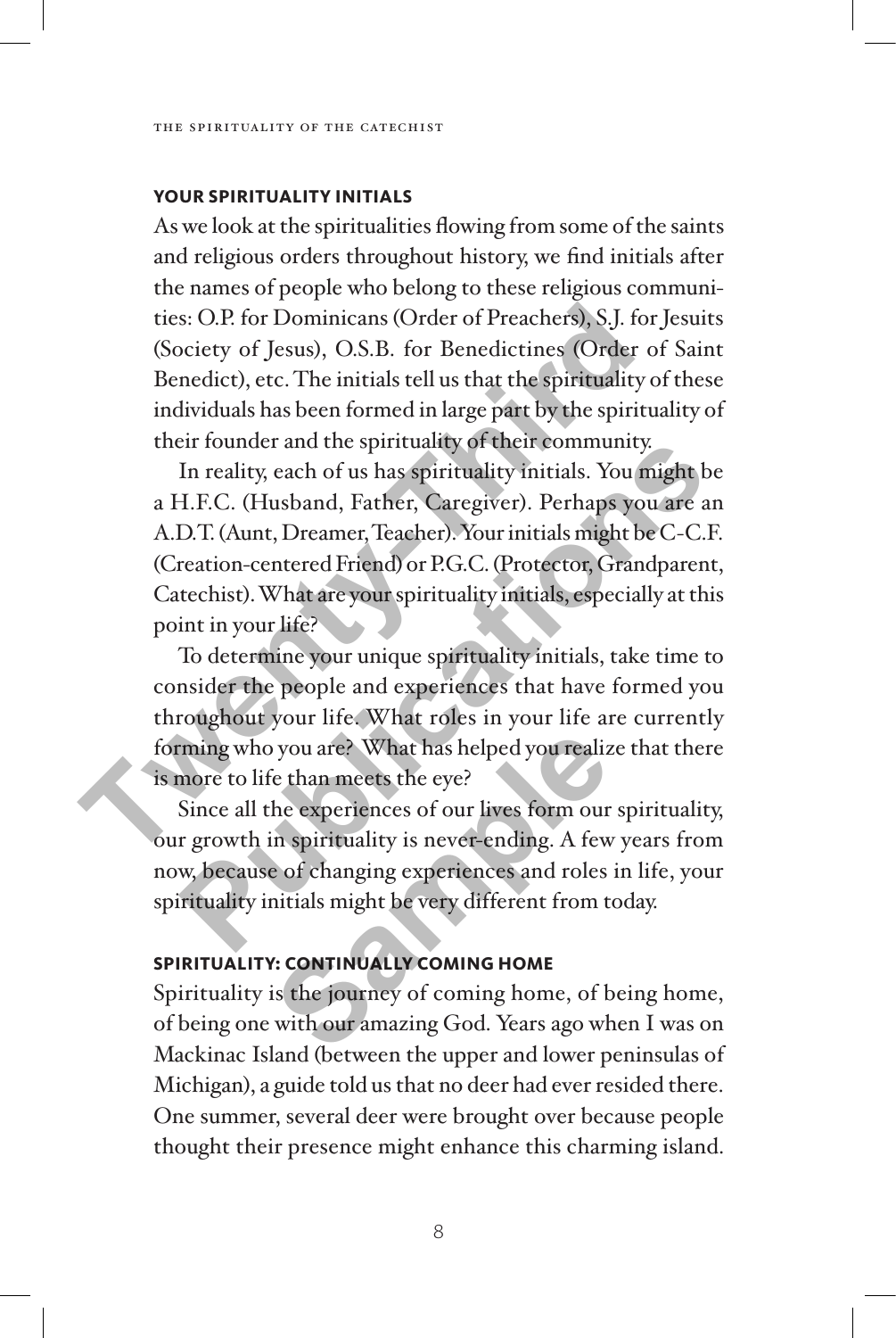But the following winter, when Lake Huron froze, the deer left the island and traveled back across the ice to the lower peninsula. They knew where home was; they needed to be rooted in home. Our journey of spirituality roots us where we need to be—at home with our God.

#### **Spirituality of catechists**

Flowing from these realities—the various expressions of spirituality in our tradition as well as our own formative experiences—we can ask the question: might there be a unique spirituality for catechists?

The gift and responsibility of being called to be a catechist enhance our experiences and help to form our beliefs and practices. Our ministry as catechists influences who we are and what we do, while, at the same time, calling and enabling us to grow in spirituality, probably in unique ways, ways we might never experience if we weren't catechists. be—at home with our God.<br> **SPIRITUALITY OF CATECHISTS**<br>
Flowing from these realities—the various expres<br>
spirituality in our tradition as well as our own form<br>
periences—we can ask the question: might there be<br>
spiritualit

Spirituality can be considered from various viewpoints. Three aspects (among many) are foundational to all spirituality, empowering us to live as disciples day in and day out. These three aspects also energize the spirituality and ministry of who we are as catechists. (We will also continue to explore additional facets of these three aspects in the chapters to come.) purituality in our tradition as well as our own formative experiences — we can ask the question: might there be a uniqu<br>ppirituality for catechists?<br>The gift and responsibility of being called to be a catechis<br>enhance our ects (among many) are foundational tering us to live as disciples day in and ects also energize the spirituality and ects also energize the spirituality and also continue as cate chists. (We will also continue cets of thes

*1. Our own experiences of the paschal mystery:* The life, death, and resurrection of Jesus was not something that happened only to Jesus. Jesus lived and experienced human life, suffered, and was raised to life because that is the life to which we are called: a life of human experience and relationships, sufferings, disappointments, losses, and grief, as well as the experience of peace-filled new beginnings, dreams, joys, precious moments, and glorious new life. God, through the resurrected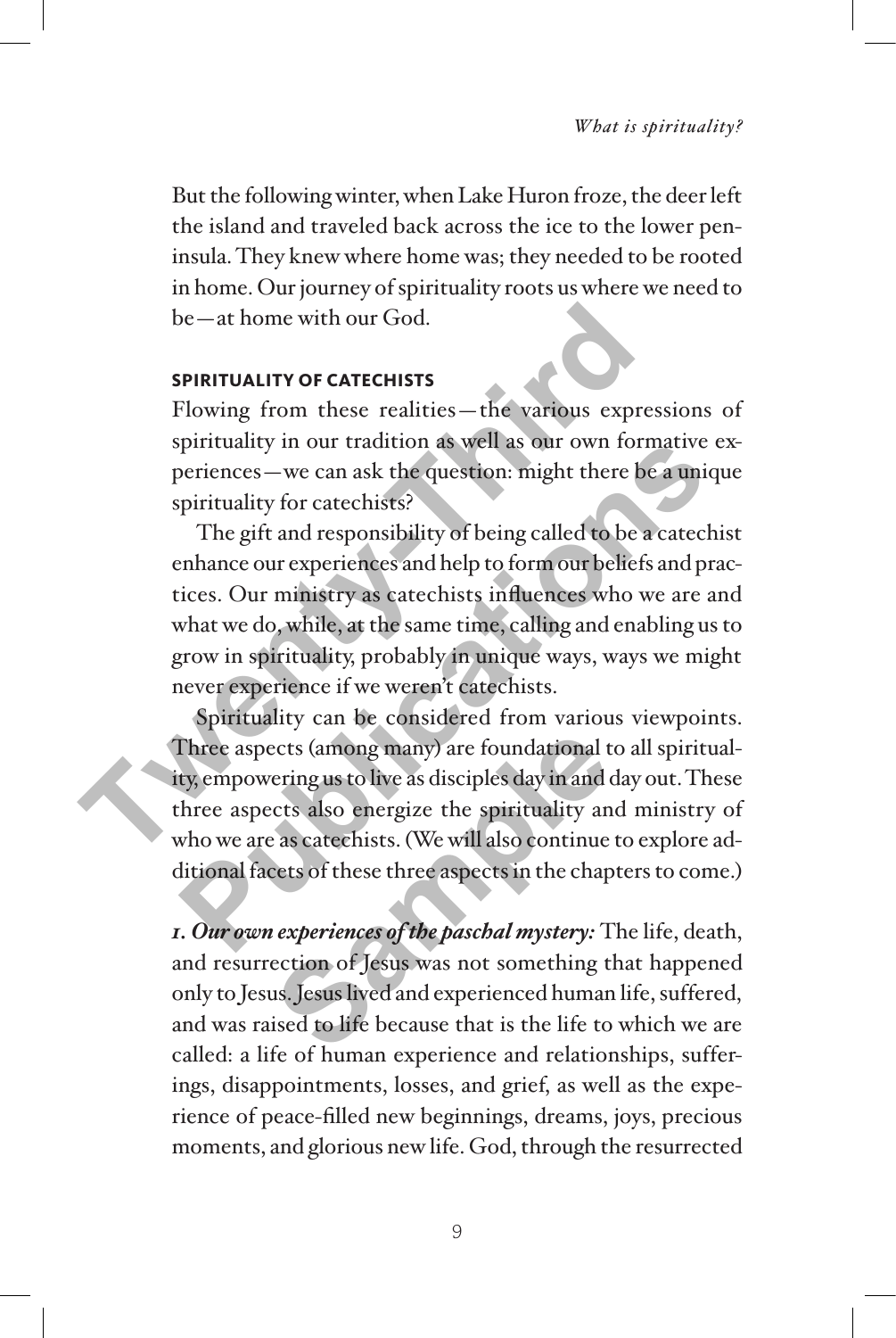Christ and the Holy Spirit, is always with us throughout our journey of the paschal mystery.

As catechists, being ourselves rooted in this life of Jesus, we walk with others in their paschal mystery of life, supporting and guiding.

*2. Letting God love us:* We are called to serve, to wash feet. God reaches out to wash our feet first, to love us as we are. Created in the image and likeness of God, we are good. That is how God sees us, inviting us to believe in our goodness.

As catechists, because of our compassionate loving and service to others, adults, youth, and children experience God's love for them in a distinctive and tangible way.

*3. Always more than me:* It is difficult for the parts of a whole to fulfill the vision, the purpose, of the whole. One can't do it alone. We're always in this together. There is an African proverb that says, "Ubuntu. I am because we are." Your fears are mine; your searching and dreams are mine; our yearnings are common. The spirituality of each of us grows, thrives, and serves because we live it together. and guiding.<br>
2. Letting God love us: We are called to serve, to was<br>
God reaches out to wash our feet first, to love us as v<br>
Created in the image and likeness of God, we are good<br>
is how God sees us, inviting us to belie eated in the image and ikeness or God, we are good. That<br>how God sees us, inviting us to believe in our goodness.<br>As catechists, because of our compassionate loving and ser-<br>te to others, adults, youth, and children experi ur searching and dreams are mine; on<br>
The spirituality of each of us grows,<br>
se we live it together.<br>
sets, through our witnessing and to<br>
for others, calling them to immerse<br>
fort and challenge of community.<br>
tions for re

As catechists, through our witnessing and teaching, we model unity for others, calling them to immerse themselves into the comfort and challenge of community.

K *Questions for reflection and discussion*

- What is your definition of spirituality?
- When and where have you experienced God?